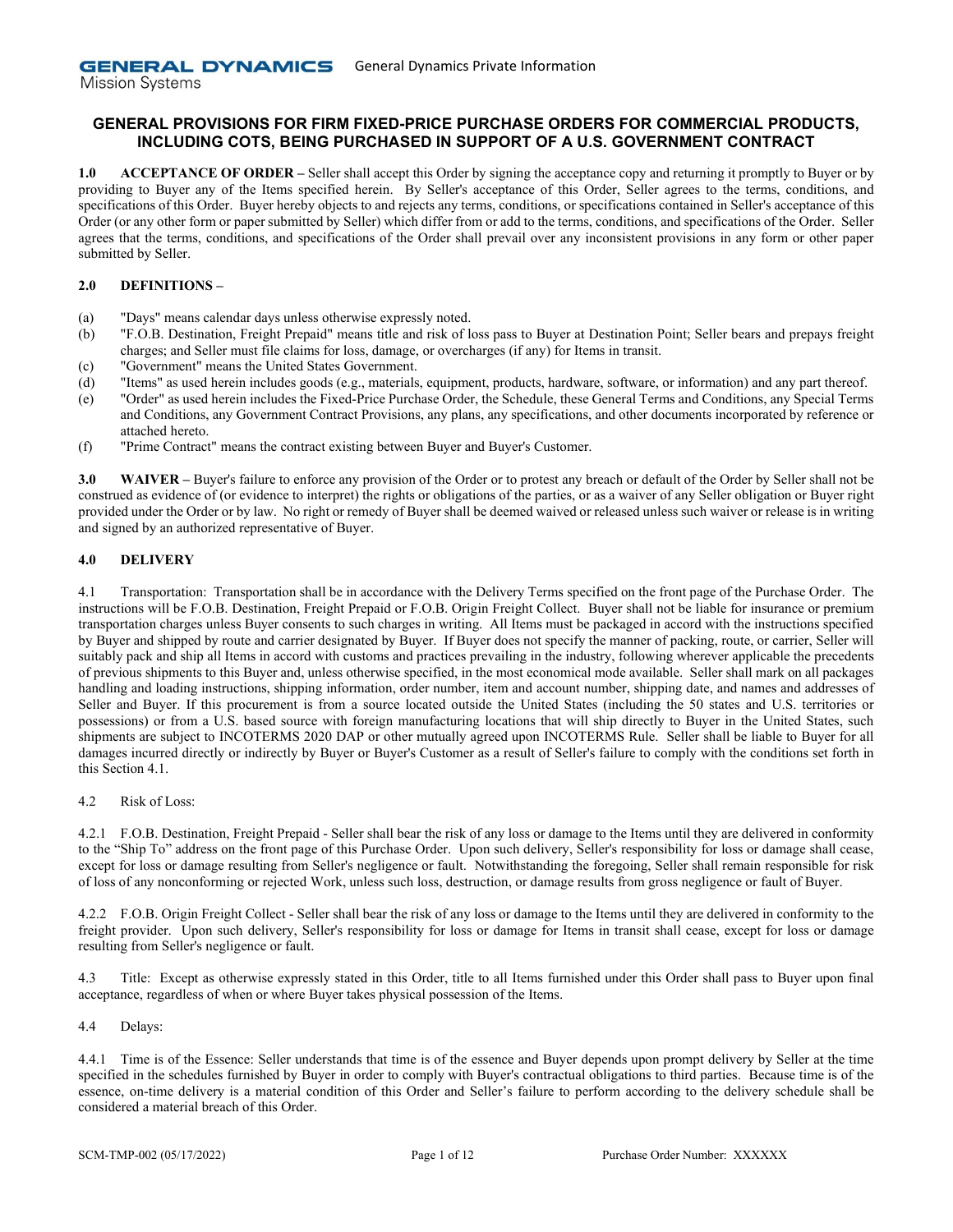4.4.2 Prioritization of Buyer's Deliveries: Seller agrees that except as otherwise required by law or regulation, Buyer's order of Items hereunder shall take priority over any other order from any other Seller customer placed contemporaneously with or subsequent to this Order. Without limiting the foregoing, Seller also recognizes that for Buyer orders issued under the Defense Priorities and Allocation System ("DPAS"), Seller must fully comply with the regulations applicable to the DPAS rating of Buyer's Order, and that failure to do so could result in criminal penalties assessed against Seller by the US Government, in addition to Buyer's own remedies under this Order.

4.4.3 Notification of Potential Late Delivery: In the event of a delay or threat of delay, due to any cause, in the production or delivery of Items hereunder, Seller shall immediately notify Buyer in writing of the delay. Seller's notice shall include all relevant information with respect to such delay or threatened delay in sufficient detail to identify the cause of the expected delay and Seller's plan for remediating the issue. In addition, Seller shall certify in such notice that the delay is not the result of a reprioritization of Buyer's order in breach of Section 4.4.2.

4.4.4 Remedies for Late Delivery: If delivery of the Work is not made in the quantities and at the time and manner specified, Buyer shall have the right without liability, and in addition to its other rights and remedies under this Order and the law, to take any of the following actions: (1) direct expedited delivery of Items for which Seller shall bear all premium transportation charges and risk of loss; (2) direct acceleration of Work for which Seller shall bear all premium labor costs and other acceleration costs; (3) delay payment for a period of time equal to the lateness of such delivery or performance; and/or (4) terminate this Order by written notice effective when received by Seller as to the Work not yet delivered, and purchase substitute Work elsewhere and charge Seller with any loss incurred.

4.4.5 Additional Remedies for Late Delivery: Without limiting the remedies set forth in Section 4.4.4, In the event of a delay in delivery that is not excused per the terms of this Order, Buyer may, collect from Seller liquidated damages in the amount of 5% of the subcontract value for each day following a missed delivery with the cumulative amount not to exceed the subcontract value. At Buyer's election, (a) Seller shall pay Buyer such liquidated damages within thirty (30) days of Buyer's written demand, or (b) Buyer may withhold from payments owed to Seller the amount of such liquidated damages. In lieu of liquidated damages for an unexcused delay in delivery, Buyer may at its sole option elect to hold Seller liable for any damages resulting from failure to make delivery within the time called for by this Order or by any written instructions of Buyer.

4.5 Advanced Shipments: If, without written authorization from Buyer, Seller ships Items so as to arrive more than five business days in advance of schedule, Buyer may return the Items to Seller and Seller shall be liable for transportation charges and risk of loss for the return of the Items as well as for the shipment of the Items. Seller shall not invoice Buyer for payment prior to the scheduled delivery date. Invoices covering Items shipped in advance of the delivery schedule will not be paid until normal maturity after the specified date of delivery.

4.6 Quantity: Seller shall comply with the delivery schedules but shall not make material or production commitments in advance of such time as Seller reasonably believes is necessary to meet the schedules without Buyer's prior written consent. Except as otherwise expressly provided in the Order Buyer need not accept any variation in quantity of Work provided by Seller. Buyer may return excess quantities to Seller at Seller's sole expense and risk, or retain such excess quantities at no increase in price.

**5.0 INSPECTION AND FINAL ACCEPTANCE -** Final acceptance by Buyer of any Item under this Order shall not limit or affect any warranty or right of indemnity granted by Seller herein. Except as otherwise agreed in writing, all delivery under this Order shall be subject to final inspection and acceptance by Buyer. The parties expressly agree that any prior inspection or payment by Buyer will not constitute final acceptance. Buyer's final acceptance of the Item shall take place only after complete delivery in accord with the schedule specified herein and after final inspection by Buyer. Buyer's final acceptance shall be contingent upon agreement by Buyer that the Item conforms to the applicable Order requirements. Final acceptance by Buyer shall be conclusive, except for latent defects, negligent or intentional misrepresentations by Seller that a nonconformity or defect would be or had been cured, acceptance induced by false or negligent assurances of Seller or as otherwise provided in this Order or applicable law.

## **6.0 FACILITIES, TOOLS, AND PLANT VISITS**

6.1 Unless otherwise specified herein, Seller shall supply all necessary services, facilities, materials, and equipment (including, but not limited to, tools, test apparatus, etc.).

6.2 During performance of this Order, authorized representatives of Buyer or Buyer's customer shall have the right to visit Seller's facilities involved in the performance hereunder at any time during normal business hours to conduct reviews, monitor, coordinate, or expedite performance and to secure necessary information for such purposes. Such visits will be coordinated with Seller's appropriate personnel to minimize any effect on Seller's normal operations.

## **7.0 TERMINATION**

## 7.1 Termination for Cause

7.1.1 Buyer may terminate all or any part of this Agreement by written notice to Seller if: (i) Seller fails to provide the Item or support services within the time specified by this Agreement or any written extension authorized by Buyer; (ii) Seller fails to perform any other provision of this Agreement or fails to make progress, so as to endanger performance of this Agreement, and, in either of these two circumstances, does not cure the failure to Buyer's satisfaction within ten days after receipt of notice from Buyer specifying the failure; or (iii) in the event Seller declares bankruptcy, suspension its business operation, or initiates any reorganization and/or arrangement for the benefit of its creditors. Seller shall continue work not terminated. If the Agreement is terminated for default, Buyer may require the Seller to transfer title and deliver to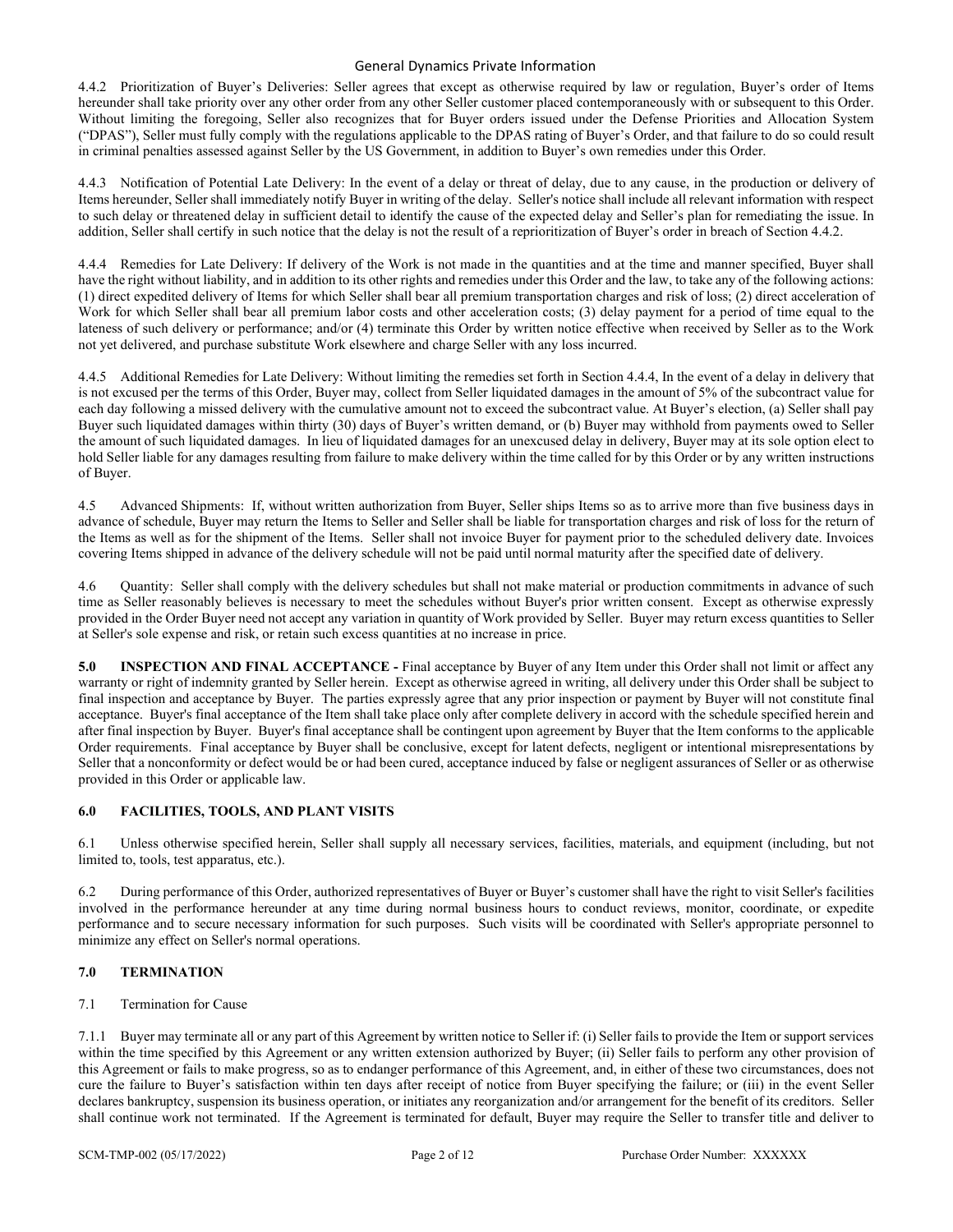Buyer any completed Items or partially completed Items and materials, part, tool, dies, jigs, fixtures, plans, drawings, information and Agreement rights that the Seller has specifically produced or acquired for this Agreement. Seller shall protect and preserve property in its possession in which Buyer has an interest.

7.1.2 Buyer shall pay for completed Items and/or support services delivered and accepted in accordance with the prices set forth in the Agreement. Buyer and Seller shall agree on the amount of payment for in process materials, title to which has been transferred and delivered to Buyer. Failure to agree shall be a dispute and shall be settled under Article 18.0. Seller must submit all claims within sixty calendar days after the effective date of termination. In no event shall Buyer be obligated to pay Seller any amount in excess of the Agreement price. The rights and remedies provided Buyer in this clause are in addition to any other right or remedies provided by law or in equity.

7.2 Termination for Convenience: Buyer may terminate for any reason all or any part of this Agreement by written notice to Seller. In the event of such termination, Seller shall immediately cease all work terminated hereunder and cause any and all of its suppliers to cease work. Buyer shall have no liability for such termination except for liability for Product and support services actually rendered or expenses actually incurred prior to the effective date of such termination for which payment has not been made. The Seller shall not be paid for any work performed or costs incurred that reasonably could have been avoided. Failure to agree shall be deemed a dispute and shall be settled under Article 18.0 ("Dispute"). Seller must submit all claims within sixty calendar days after the effective date of termination. In no event shall Buyer be obligated to pay Seller any amount in excess of the Agreement price. Seller shall continue work not terminated.

7.3 Effect of Termination: Upon any termination of this Agreement in accordance with this Article 7.

7.3.1 Seller shall fulfill Buyer' existing orders for Items communicated to Seller where a valid Buyer purchase order has been issued to and accepted by Seller prior to Seller's receipt of Buyer' written notice of termination, unless otherwise directed by Buyer in said notice. Buyer shall have no obligation to Seller for any Items manufactured for Buyer or existing Items allocated for shipment to Buyer after Seller's receipt of the written notice of termination.

7.3.2 In the event of termination, Buyer's sole financial obligation to Seller shall be to pay for any Items delivered to Buyer consistent with the terms of this Agreement, in which case payment shall be made within sixty calendar days from Buyer's receipt of a valid invoice from Seller. Buyer shall have no obligation to Seller for payment of any costs, fees or expenses relating to its exercise of its termination rights hereunder, including but not limited to termination, restocking, demobilization, or any other manufacturing, logistics or administrative fees of any kind.

7.3.3 Each Party shall promptly deliver to the other Party (or destroy, if so requested by the other Party) all copies of all Proprietary Information (in any form or media) then in that Party's possession, except for such copies as reasonably are required to enable Buyer to exercise its license rights and make distribution of Items as provided herein.

7.3.4 All warranties and license rights for any Items delivered to Buyer hereunder shall survive termination or expiration, consistent with the terms of this Agreement.

7.3.5 Within sixty calendar days following termination or expiration of this Agreement, Seller shall submit to Buyer an itemized invoice of any fees or expenses theretofore incurred under this Agreement. Buyer upon payment of accrued amounts so invoiced and accepted shall thereafter have no further liability or obligation to Seller for any further fees, expenses or other payments.

## **8.0 REPRESENTATIONS AND WARRANTIES**

8.1 Except as to any Items or components thereof which the specifications contained herein specifically provide need not be new, Seller represents and warrants to Buyer and Buyer's Customer that the Items and components provided are new (not used or reconditioned) and not of such age or so deteriorated as to impair their usefulness or safety. Seller also represents and warrants to Buyer and Buyer's Customer that all Item furnished under the Order will comply with the requirements of this Order; be free from defects in design (except to the extent of Buyer's design), material, manufacture, and workmanship; will be free from liens and encumbrance; and, to the extent Seller knows such purpose, will be fit and sufficient for the purpose for which the Item was intended. If the Items furnished contain any manufacturer's warranties, Seller hereby assigns such warranties to Buyer and Buyer's Customer. Seller also represents and warrants to Buyer and Buyer's Customer that all labor provided hereunder shall be performed by qualified personnel, with diligence, and shall conform to the terms, specifications, and description of the Item specified by Buyer. Seller further represents and warrants to Buyer and Buyer's Customer that the Item(s) provided under this Order will not infringe upon the rights of any third party. These representations and warranties extend to the future performance of the Item and shall continue for a period of twelve months (or such longer period of time as Seller may warrant similar Item to its most favored customer) following final acceptance by Buyer.

8.2 Buyer shall not be deemed to waive any defects or nonconformity by reason or approval of samples or receipt of, or payment for Item. If Buyer finds through inspection and testing or through use that any Item delivered by Seller is other than as warranted above, Buyer may, at its sole option and in addition to any other remedies available to Buyer by this Order or by law return the Item at Seller's sole risk and expense for credit or for replacement or correction. Seller shall promptly deliver repaired or replacement Item in accord with Article 4 hereto. Seller shall warrant repaired or replacement Item as set forth in this Article 8.0.

8.3 Seller warrants that any Items supplied under the Order, including, without limitation, subassemblies and spare parts, shall be available to Buyer during the operation life of the Items or five years after the date of final acceptance of the last shipment under the Order, whichever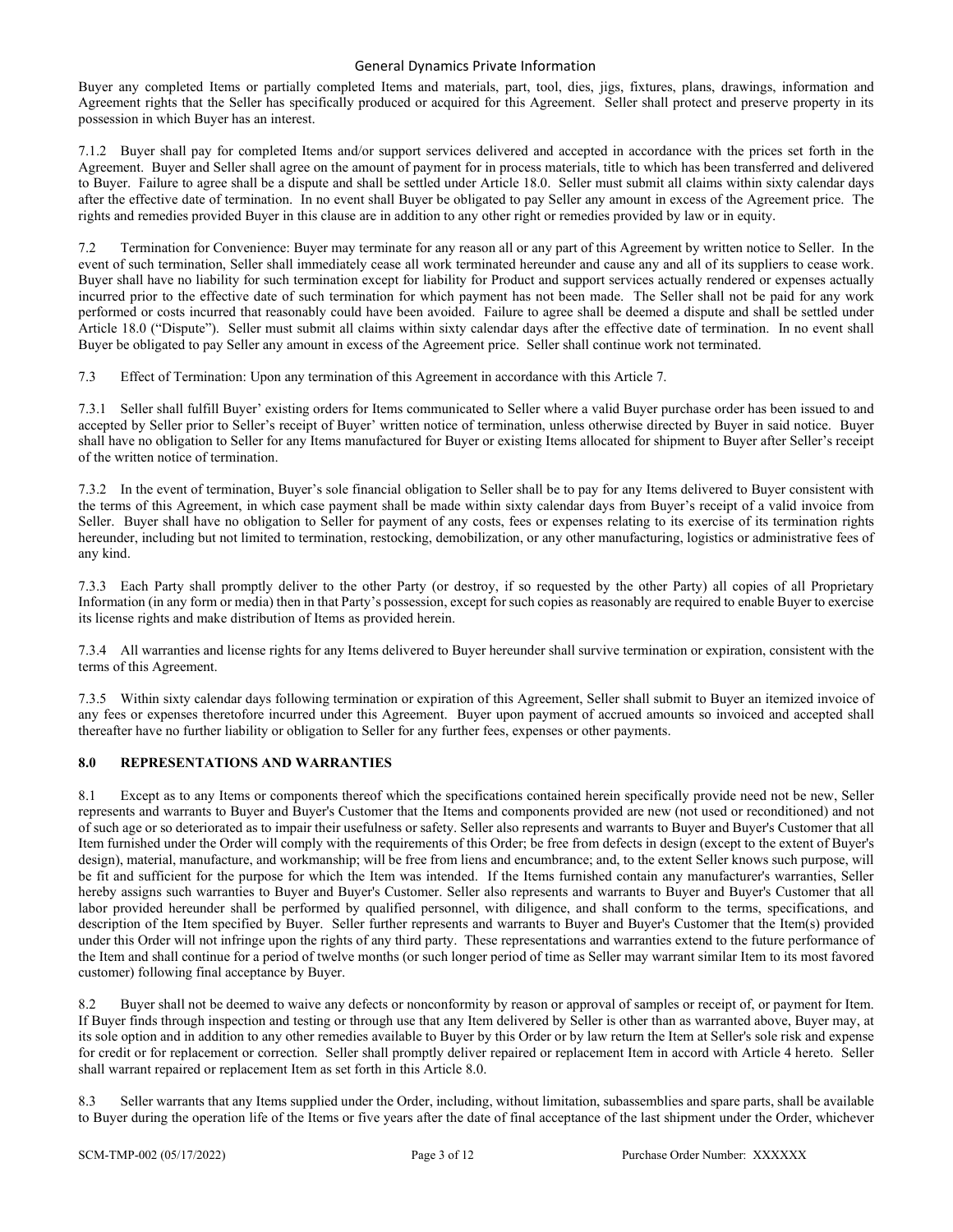is later.

8.4 Seller warrants that the prices, terms of payment, warranties and support services extended under this Order are no less favorable to Buyer than those extended to any other Seller customer as in effect on the date of this Order for substantially similar Items and quantities. Buyer shall have the right to examine all Seller records and other evidence sufficient to reflect that Seller's representations and warranties are correct and true.

8.5 Seller certifies that each end product, except those listed below in this provision, is manufactured in the United States. *(List each end product manufactured Outside the United States. If none, say NONE.)*

8.6 Goods must be in accordance with their stated specifications or GDMS specification and drawing requirements in order to meet product safety requirements. Goods must perform to their designed or intended purpose without causing unacceptable risk of harm to persons or damage to property. Seller shall ensure that its employees are aware of their contribution to Product or Service conformity, their contribution to Product safety, and the importance of ethical behavior.

## **9.0 INTELLECTUAL PROPERTY**

## 9.1 Intellectual Property Rights

9.1.1 "Intellectual Property" shall mean creations of the mind including: ideas, inventions, works of authorship, and symbols, names, images, and designs embodied in for example, technical data, designs, information, computer software, drawings, formulae, specifications, diagrams, processes, know-how, procedures and technology and all legal rights in such creations of the mind.

9.1.2 "Works" shall mean physical manifestations of Intellectual Property created under this Order.

9.1.3 "Background Intellectual Property" shall mean Intellectual Property that is (i) in existence prior to the effective date of this Order or (ii) is designed, developed or licensed by a Party after the effective date of this Order independently of both (A) the work undertaken or in connection with this Order and (B) the Proprietary Information and Intellectual Property of the other Party to this Order.

9.1.4 "Foreground Intellectual Property" shall mean all Intellectual Property conceived, created, acquired or initially reduced to practice in connection with this Order.

9.1.5 Each Party shall retain and exclusively own all rights in its Background Intellectual Property and in all Foreground Intellectual Property that it creates. Foreground Intellectual Property jointly generated by employees of more than one Party shall be jointly owned. Neither Party shall have any obligation to account to the other Party for income arising from use of the jointly owned Foreground Intellectual Property. Nothing in this clause shall modify or alter any rights that the Government may have in any Items, Works and/or services, including data or software deliverables to the Government.

9.1.6 Seller hereby grants to Buyer a non-exclusive, worldwide, right and license to copy, modify, use, sell, offer for sale and disclose any Item, Works or other deliverable delivered by Seller under this Order for the performance of this Order and any higher tier contract. If the Item or other deliverable contains third party intellectual property, Seller agrees to obtain the rights from the third party that are sufficient for Seller to grant Buyer the rights in the above license. Seller warrants that it has the rights in the Items, Works or other deliverable sufficient to grant to Buyer the above license.

## 9.2 Intellectual Property Indemnification

9.2.1 Seller shall indemnify, defend, and hold harmless, Buyer and Buyer's Customer and their respective officers, directors, agents, and employees against liability and losses including without limitation, defense costs and attorneys' fees, for any allegation of or suit or action for infringement of any United States or foreign patent, copyright, trademark, or other intellectual property right arising out of the manufacture or delivery of an Item under this Order or out of the use or disposal of such Item by or for the account of Buyer. Seller shall at its own expense either procures for Buyer and/or Buyer's Customer the right to continue using the alleged infringing Item, replace it with non-infringing Item, or modify it so that it becomes non-infringing. The foregoing indemnity shall not apply unless Buyer or Buyer's Customer informs Seller of the suit or action or other proceeding alleging infringement and gives Seller the opportunity as is afforded by applicable laws, rules, or regulations, to participate in the defense thereof.

## **10.0 TRANSFER/ASSIGNMENT AND SUBCONTRACTING**

10.1 No right or interest of Seller or Buyer hereunder or arising out of this Order may be assigned or transferred, whether by operation of law or otherwise, and/or all or substantially all of its performance of this Order without the prior written consent of Buyer or Seller, respectively, which shall not be unreasonably withheld. Notwithstanding the foregoing, Buyer may assign this Order without Seller's consent to a successor company resulting from a restructuring, consolidation, merger or other combination within General Dynamics. Seller shall not delegate any of its duties or obligations under this Order. Seller may assign its right to monies due or to become due. No assignment, transfer, delegation or subcontracting by Seller, with or without Buyer's consent, shall relieve Seller of any of its obligations under this Order or prejudice any of Buyer's rights against Seller whether arising before or after the date of any assignment or transfer. This article does not limit Seller's ability to purchase standard commercial supplies or raw materials. Any unauthorized transfer or assignment is void.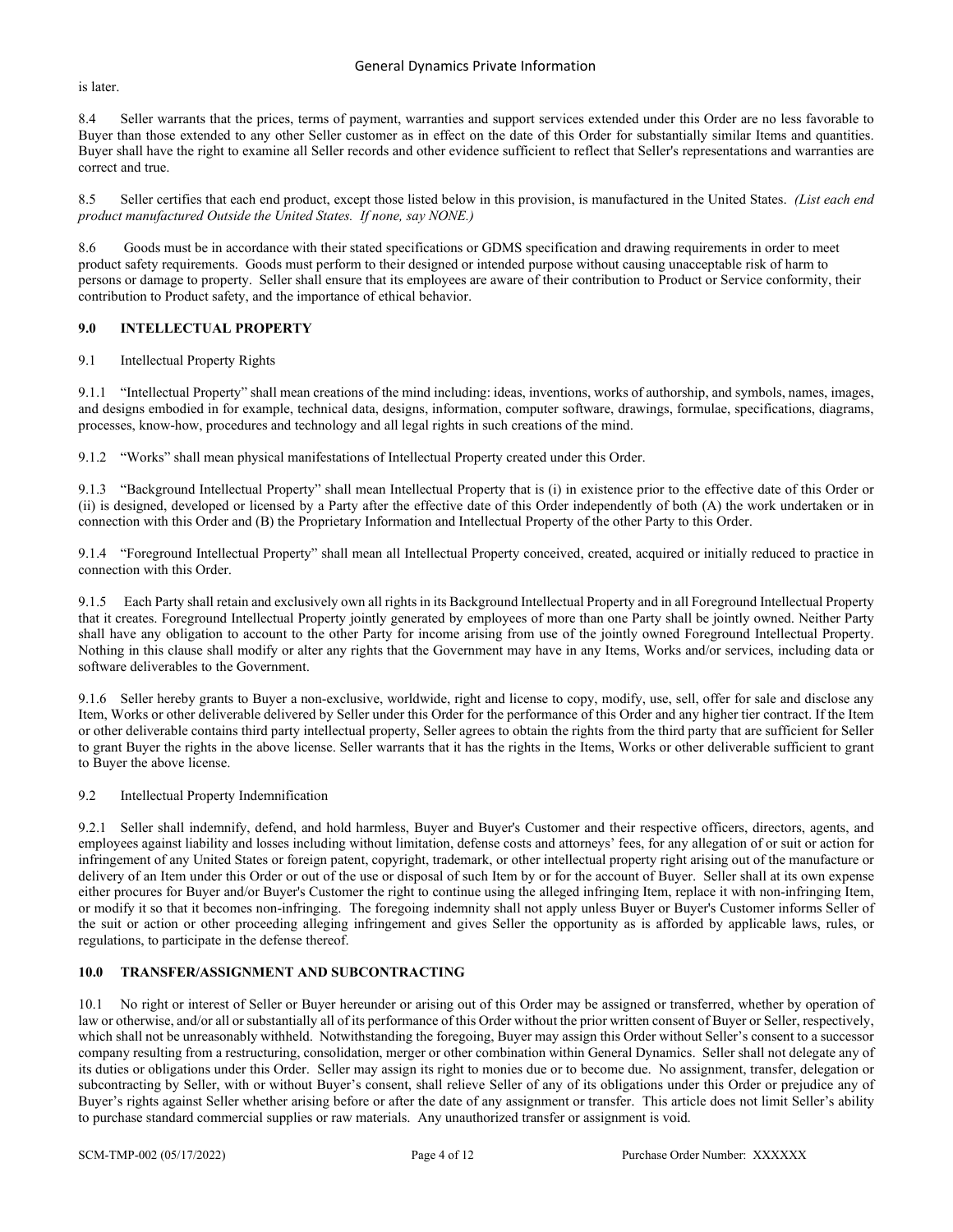10.2 Seller shall include in each lower-tier subcontract all applicable requirements including Buyer's customer requirements where applicable.

**11.0 CHANGES -** The Parties shall mutually agree to any changes in writing.

**12.0 CONTROL OF BUYER INFORMATION -** Seller shall not, without first obtaining Buyer's written permission, in any manner advertise or publish the fact that it has furnished or has contracted to furnish Buyer with the Item(s) herein ordered, nor disclose any of the details connected with this Order to any third party.

**13.0 NOTICE** – Any notices required or permitted to be given hereunder shall be in writing and shall be deemed to be duly given when received if sent by mail to each party's address as stated on this Order, or when delivered by hand or by facsimile transmission if the transmittal report indicates that the facsimile was sent successfully.

## **14.0 COMPLIANCE WITH LAWS**

14.1 United States Law**:** Seller, at its sole expense, shall comply with all applicable Federal, State and local laws, executive orders, rules and regulations which may be applicable to the Item and Seller's performance under this Order, including, without limitation, all laws, regulations, and rules related to the safety and conditions of each job site, including but not limited to those promulgated or prescribed pursuant to the Occupational Safety and Health Act of 1970, and any amendment thereto. Seller agrees to comply with any applicable provisions of the Rehabilitation Act of 1973, the Veteran's Readjustment Act of 1974, Executive Order 11246, and implementing regulations of the U.S. Department of Labor, which embody governmental policy on equal employment opportunity. To the extent applicable: **Buyer and Seller shall abide by the requirements of 41 CFR 60–300.5(a) and 60–741.5(a). These regulations prohibit discrimination against qualified protected veterans and qualified individuals on the basis of disability, and requires affirmative action by covered prime contractors and subcontractors to employ and advance in employment qualified protected veterans and qualified individuals with disabilities.** Seller also agrees that in connection with activities under this Order it shall not make or promise to make any improper payments, or provide or offer to provide anything of value, directly or indirectly, to government officials or other parties in violation of the Foreign Corrupt Practices Act or other applicable anti-bribery laws.

14.2 Foreign Corrupt Practices Act and Anti-Bribery Laws**:** Seller agrees to comply with the Foreign Corrupt Practices Act, the UK Bribery Act of 2010, and all applicable anti-bribery laws. Seller specifically represents and warrants that, in connection with the performance of its activities under this Order, neither it, nor anyone acting on its behalf, has or will, directly or indirectly, offer, pay, promise to pay, or authorize the giving of, any money or thing of value to any Government Official or to any person, while knowing that all or a portion of such money or thing of value will be offered, given or promised, directly or indirectly, to a Government Official, for the purpose of influencing any act or decision of such Government Official, including any act or decision to fail to perform his/her lawful duty, or for the purpose of inducing such Government Official to use his/her influence with any government or instrumentality thereof to affect or influence any act or decision of such government or instrumentality to obtain or retain business for any person. "Government Official" means any officer, employee, agent, representative, or any other person acting in an official capacity for or on behalf of a government, government-owned or –controlled entity or instrumentality, public international organization, political party, party official or political candidate.

## 14.3. Compliance with Export Control Laws and Regulations

14.3.1 (a) Seller, at its sole expense, shall comply with all applicable U.S. export control laws and regulations in the performance of this Order, including, but not limited to, the International Traffic in Arms Regulations (ITAR), 22 CFR Parts 120 to 130, the Export Administration Regulations (EAR) 15 CFR Parts 730 through 799, and with all other laws, regulations, or executive orders of the United States related to the import, export, or delivery of Items contemplated by this Order such as customs laws and regulations, immigration laws and regulations, etc.

14.3.2 Seller, at its sole expense, agrees to determine and comply with all export license requirements, to obtain any export license or other official authorization, and to carry out any customs or immigration formalities or similar requirements for the export of any Items covered by this Order. Seller also hereby expressly agrees to bear sole responsibility for obtaining export licenses, if required, before utilizing foreign persons (as defined in 22 CFR § 120.16) in the performance of this Order, including instances where the work is to be performed on-site at any Government installation, where the foreign person will have access to export-controlled technical data, equipment or software. Seller also agrees to bear sole responsibility for all regulatory record keeping associated with the use of licenses and license exemptions/exceptions.

14.3.3 Seller shall insert the substance of this clause in any lower-tier subcontracts it enters into in connection with this Order.

14.4 Compliance with International Laws – If Seller is located outside the United States or any Item ordered hereunder will be produced or performed outside the United States, the following provisions also shall apply.

14.4.1 Compliance with Foreign Laws and Regulations: In addition to complying with all applicable federal, state, and local laws, regulations, and rules as set forth in Article 14 of this Order, Seller, at its sole expense, shall comply with all applicable foreign laws, regulations, and rules or agreements governing or applicable to Seller's Item under this Order.

14.4.2 Hazardous Activities, Waiver, and Insurance: Seller acknowledges that the international nature of the Item required under this Order may subject Seller and its employees and lower-tier subcontractors to increased personal safety and property risks and other risks, hazards, and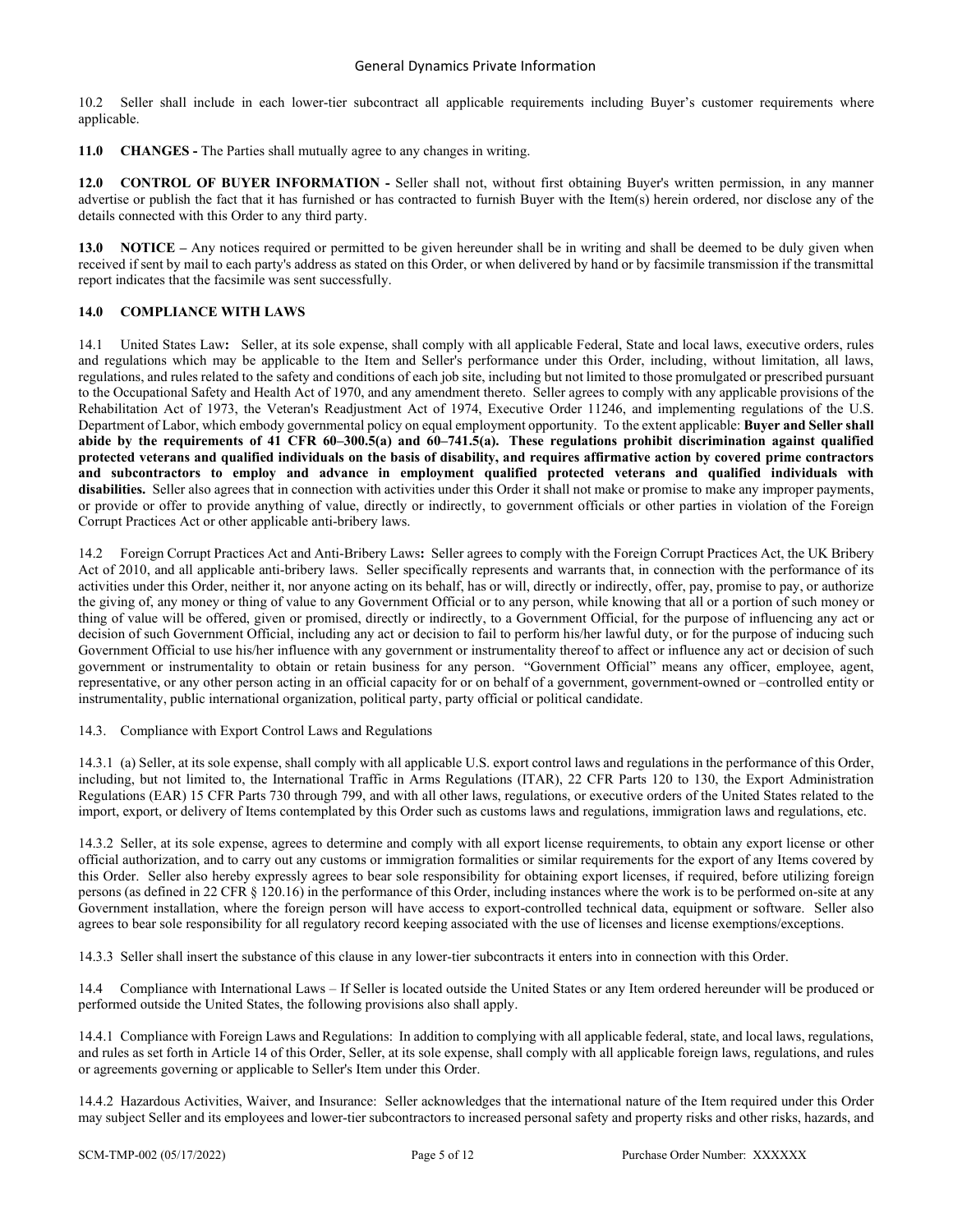potential liabilities. Seller knowingly and voluntarily accepts sole responsibility, financially, and otherwise, for all risks, hazards, and liabilities associated with any international performance under this Order. Seller also hereby releases and waives all claims of any sort that it may have in the future against Buyer or its successors, assigns, affiliates, parents, subsidiaries, or agents arising from or related to risks, hazards, or liabilities associated with any international performance under this Order. In addition to its other indemnification obligations under this Order, Seller agrees that it shall indemnify and hold harmless Buyer from and against any and all liability, damages, costs, and expenses (including defense costs and attorneys' fees) arising from or related to any suit, action, claim, or proceeding filed against Buyer by one or more of Seller's employees or lower-tier subcontractors related to any risk, hazard, or liability addressed in this Section 14.3.2. Seller also agrees that, in addition to the foregoing indemnification agreement and any insurance required elsewhere in this Order, Seller, at its sole expense, shall, during the term of this Order, provide and maintain at reasonably adequate levels, workmen's compensation, comprehensive general liability, bodily injury, and any other insurance necessary to fully and adequately cover all reasonably foreseeable risks, hazards, and potential liabilities of any kind related to Seller's performance of this Order wherever performed. All such insurance must be primary and non-contributory and required to respond and pay prior to any other insurance or self-insurance available. If specifically requested by Buyer, Seller and Seller's subcontractors shall furnish, prior to the start of Item, certificates or adequate proof of the foregoing insurance, including, without limitation, endorsements and policies. The policies evidencing required insurance shall contain an endorsement to the effect that any cancellation or any material change adversely affecting the interest of Buyer or Buyer's Customer shall not be effective until thirty calendar days after the insurer or Seller gives written notice to Buyer, whichever period is longer. Insurance companies providing coverage under this Order must be rated by A. M. Best with at least an A-rating. Seller's obligation to obtain the foregoing insurance does not waive or release Seller's liabilities or duties to indemnify under this Order.

14.4.3 Taxes and Fees: Seller shall have sole responsibility for, and pay without reimbursement from Buyer, all foreign sales, value added, employment, transportation, business, income and any other taxes, duties, levies, tariffs, fees, and assessments of any sort applicable or related to any Item delivered under this Order unless this Order specifically states otherwise.

14.4.4 Effect on Other Provisions: Nothing in this Article 14.0 shall relieve Seller from complying with any other Article of this Order.

14.4.5 Use in Lower-Tiered Subcontracts: Seller shall include the substance of this Article 14.0 in any lower-tier subcontracts it enters in connection with this Order.

## **15.0 INDEMNIFICATION BY SELLER –**

Seller agrees to indemnify, defend and hold harmless Buyer, its affiliates, subsidiaries, directors, officers, employees and agents from and against any and all actions, causes of action, liabilities, claims, expenses (including reasonable attorneys' fees and court costs), losses, damages, penalties, fines, forfeitures, suits, judgments, liens, awards and damages of any kind and nature whatsoever for (a) property damage, (b) personal injury, including death, and (c) all violations of applicable laws, and (d) breaches of Seller's or any of its suppliers' obligations arising from this Order. Seller's obligation hereunder is not limited to insurance available to or provided by Seller or any of its suppliers. Seller expressly waives any immunity under industrial insurance, whether arising out of statute or common law, to the extent of the indemnity set forth in this Article 15.0. This duty to defend, indemnify, and hold harmless extends to any suit, liability, claim, judgment, or demand that may arise out of or in connection with the performance or nonperformance of this Order by Seller or its agents, breach of warranty by Seller or its agents, any defective Item performed or delivered by Seller or its agents, any patent infringement or misappropriation of trade secrets by Seller or its agents, any failure of Seller or its agents to pay royalties, any assertion under workers' compensation or similar acts by persons furnished by Seller or its agents, or any other breach of Seller's obligations hereunder, whether such suit, liability, claim, judgment, or demand is based upon contract, warranty, strict liability in tort, negligence, or other legal theory, and extends not only to "third party claims" but also to any direct loss suffered by Buyer. Buyer will inform Seller of any claim, demand, judgment, or suit asserted or instituted against it to which this provision may apply. "Agents" as used herein includes, but is not limited to, Seller's employees, subcontractors, and suppliers.

**16.0 INSURANCE –** Unless otherwise specified by Buyer in writing, Seller shall maintain and cause Seller's subcontractors to maintain during the term of this Order (a) workers' compensation insurance as prescribed by the law of the state or nation in which the Item is performed; (b) employer's liability insurance with limits of at least \$1,000,000 for each occurrence; (c) automobile liability insurance if the use of motor vehicles is required hereunder, with limits of at least \$1,000,000 combined single limit for bodily injury and property damage per occurrence; and (d) Commercial General Liability ("CGL") insurance, ISO 1988 or later occurrence form of insurance, including, without limitation, Blanket Contractual Liability and Broad Form Property Damage, with limits of at least \$1,000,000 combined single limit for bodily injury and property damage per occurrence. All CGL and automobile liability insurance shall designate Buyer, its affiliates, and its directors, officers, and employees (all referred to as "Buyer") as additional insured. All such insurance must be primary and non-contributory and required to respond and pay prior to any other insurance or self-insurance available. If specifically requested by Buyer, Seller and Seller's subcontractors shall furnish, prior to the start of Item, certificates or adequate proof of the foregoing insurance, including, without limitation, endorsements and policies. The policies evidencing required insurance shall contain an endorsement to the effect that any cancellation or any material change adversely affecting the interest of Buyer or Buyer's Customer shall not be effective (1) for such period as the laws of the State in which this Order is to be performed prescribe or (2) until thirty calendar days after the insurer or Seller gives written notice to Buyer, whichever period is longer. Any other coverage available to Buyer shall apply on an excess basis. Seller agrees that Seller, Seller's insurer(s) and anyone claiming by, through, under or in Seller's behalf shall have no claim, right of action or right of subrogation against Buyer and Buyer's Customer based on any loss or liability insured against under the foregoing insurance. Insurance companies providing coverage under this Order must be rated by A. M. Best with at least an A-rating. Seller's obligation to obtain the foregoing insurance does not waive or release Seller's liabilities or duties to indemnify under this Order.

**17.0 GRATUITIES AND CONTINGENT FEES PROHIBITED** Seller warrants and agrees that it will comply with Buyer's policy providing that Buyer's employees and agents accept no gratuities or gifts from its vendors. Seller also warrants and agrees that it will comply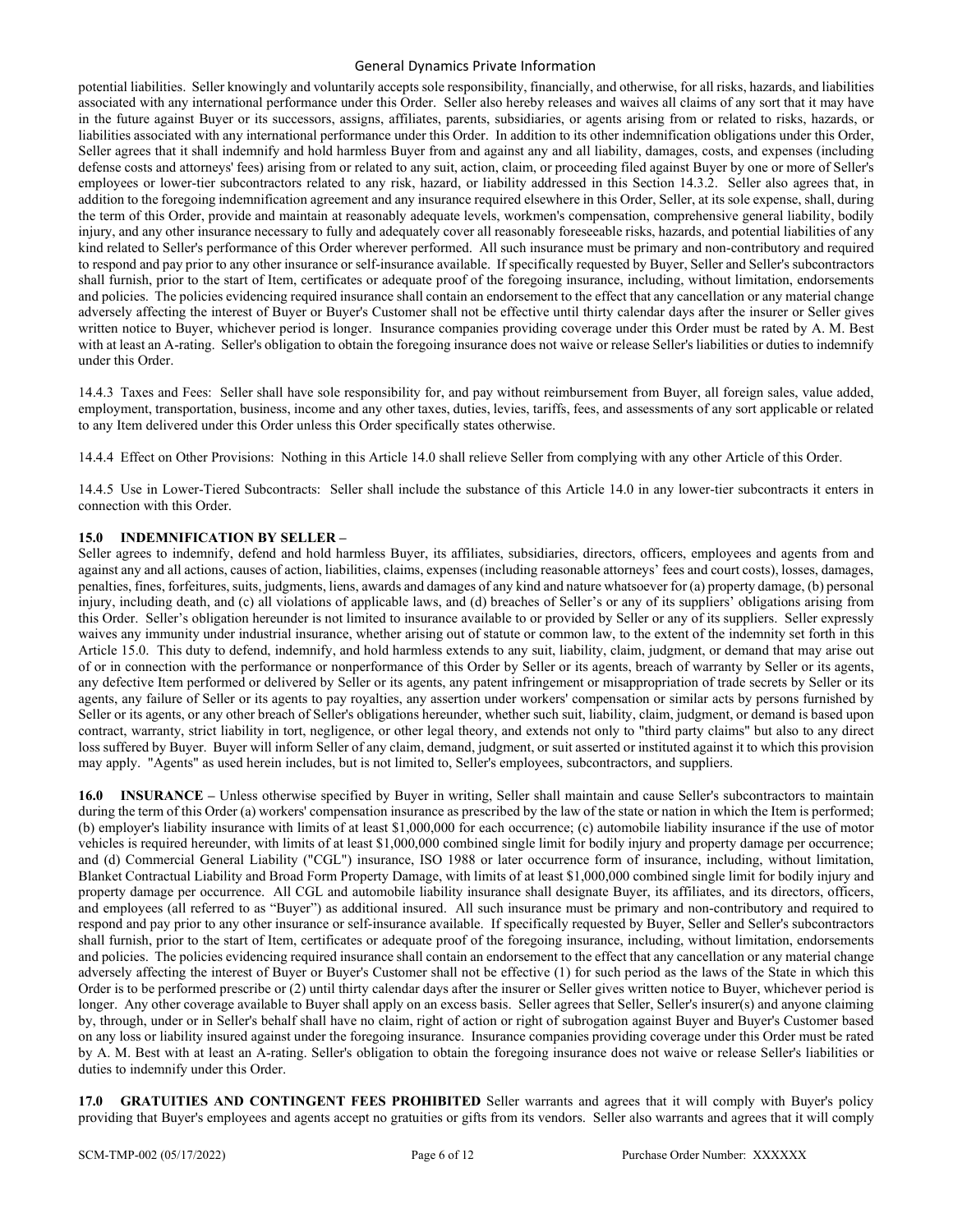with the Anti-Kickback provisions of 41 U.S.C. §§ 51 to 58. In addition to its other remedies provided by law or this Order, Buyer shall have the right to deduct from the Order price the full amount of any gift or contingent fee made by Seller in breach of these warranties and may terminate this Order for default for breach of these warranties by Seller. Seller also agrees to indemnify and hold harmless Buyer for any claims, loss, damage or expense (including, without limitation, attorneys' fees), resulting from a breach of these warranties by Seller.

#### **18.0 DISPUTES**

18.1 "Dispute" as used herein shall mean (i) any and all claims or disputes that in any way arise out of or relate to this Order, the negotiation or execution thereof, its performance, or the breach or enforcement thereof; (ii) any claims or disputes that in any way concern the conduct of any party in connection with this Order or the relationship or duties of the parties contemplated under this Order; or (iii) claims or disputes concerning the validity or scope of the terms and conditions of this Order (including, but not limited to, this Article 18.0). Buyer and Seller intend that the definition of "Dispute" shall have the broadest scope permitted by law and that, without limiting the generality of the foregoing, shall be deemed to include all claims between the parties, including, but not limited to, any claims for fraud, misrepresentation, negligence, libel and slander, misuse or theft of trade secrets or other confidential information, unfair competition, unfair trade practices, or other tort law claims.

18.2 The parties agree that any Dispute between them or against any agent, employee, successor, or assign of the other shall be settled, to the extent possible by good faith negotiations. Any Dispute which the parties cannot resolve by good faith negotiations within thirty calendar days or such longer period as the parties may mutually agree to shall be submitted and finally resolved by a court of competent jurisdiction.

18.3 Until final resolution of any Dispute hereunder, Seller shall proceed diligently with the performance of this Order unless otherwise directed by Buyer in writing.

18.4 Buyer's rights under the terms and conditions of this Order are cumulative and in addition to any other rights available at law or equity.

18.5 Seller is expressly precluded from filling a direct claim or direct cause of action against the U. S. Government as a result of this Order.

**19.0 LIMITATION OF LIABILITY –** IN ADDITION TO ANY OTHER LIMITATIONS ON BUYER'S LIABILITY SET FORTH HEREIN, IN NO EVENT SHALL BUYER, ITS EMPLOYEES, AGENTS OR REPRESENTATIVES BE LIABLE BY REASON OF BUYER'S BREACH OR TERMINATION OF THIS ORDER OR FOR ANY BUYER ACTS OR OMISSIONS IN CONNECTION WITH THIS ORDER FOR ANY SPECIAL, INCIDENTAL OR CONSEQUENTIAL DAMAGES OF ANY KIND, HOWEVER CAUSED, INCLUDING, BUT NOT LIMITED TO, LOSS OF PROFITS OR REVENUE, LOSS OF DATA, ITEM INTERRUPTION, OR ANY CLAIMS OR DEMANDS AGAINST SELLER BY ANY OTHER ENTITY, WHETHER SUCH REMEDY IS SOUGHT IN CONTRACT, TORT (INCLUDING NEGLIGENCE), STRICT LIABILITY OR OTHERWISE. IN NO EVENT SHALL BUYER'S LIABILITY FOR DAMAGES IN ANY CIRCUMSTANCES SET FORTH IN THIS CLAUSE EXCEED THE PRICE PAYABLE FOR THE ITEM TO BE PERFORMED BY SELLER UNDER THE ORDER. THIS ORDER SHALL NEITHER CREATE FOR NOR GIVE TO ANY THIRD PARTY ANY CLAIM OR RIGHT OF ACTION AGAINST SELLER OR BUYER WHICH WOULD NOT OTHERWISE ARISE WITHOUT THIS ORDER.

**20.0 GOVERNING LAW and VENUE –** Buyer and Seller agree that this Order shall be deemed to have been executed and delivered within the State of New York and the rights and obligations of the Parties shall be construed and enforced in accordance with, and governed by the laws of the State of New York without regard to conflict of laws rules. The United Nations Convention on the International Sale of Goods shall not apply. All claims or disputes arising under or in any way related to this Order, including those relating to the validity of this Order, which cannot be resolved by the Parties through negotiations within thirty calendar days or such longer period of time as may be mutual agreed in a written document that is signed by a duly authorized representative of each Party shall be resolved by the state or federal courts. Venue for any action brought under or relating to this Order shall exclusively be in a state or federal court of competent jurisdiction in the State of New York. The parties hereby irrevocably waive any right to challenge such venue on the basis of forum non conveniens or otherwise. The Parties further agree and consent to accept service of process by certified or registered United States mail, return receipt requested, addressed as provided herein. In the event that an action is commenced by either Party with respect to this Order, the substantially prevailing Party shall be entitled to recover its costs and attorneys' fees from the other Party. THE PARTIES HEREBY IRREVOCABLY WAIVE ANY AND ALL RIGHTS THEY MAY HAVE TO A TRIAL BY JURY IN ANY ACTION ARISING OUT OF OR RELATING TO THIS ORDER. Buyer and Seller also agree that the provisions of the New York Uniform Commercial Code shall apply to this Order and all Disputes, regardless of whether the subject matter of this Order relates to the provision of services, the lease of rental equipment or material, or the license of software.

**21.0 SEVERABILITY –** In the event any provision or clause of the Order conflicts with governing law or if any arbitration panel or court of competent jurisdiction holds invalid any provision or clause of the Order, such provision or clause shall be deemed to be modified to reflect as nearly as possible the parties' intent. The remainder of the Order shall remain in full force and effect.

**22.0 SURVIVAL** – The provisions of the Order, which by their very nature would continue beyond the termination, cancellation, or expiration of the Order, including, without limitation, Articles 8.0, 9.0, 12.0, 14.0, 15.0, 18.0, 19.0, 20.0, and 21.0, shall continue as valid and enforceable rights and obligations of the parties and survive termination, cancellation, or expiration of the Order.

**23.0 ORDER OF PRECEDENCE –** The rights and obligations of the parties shall be subject to and governed by the Order. In the event of an inconsistency between the provisions of the Order, unless otherwise provided herein, the inconsistency shall be resolved by giving precedence in the following order from the highest to lowest degree of precedence: (1) The FAR/DFARS, (2) Typed Provisions in the Schedule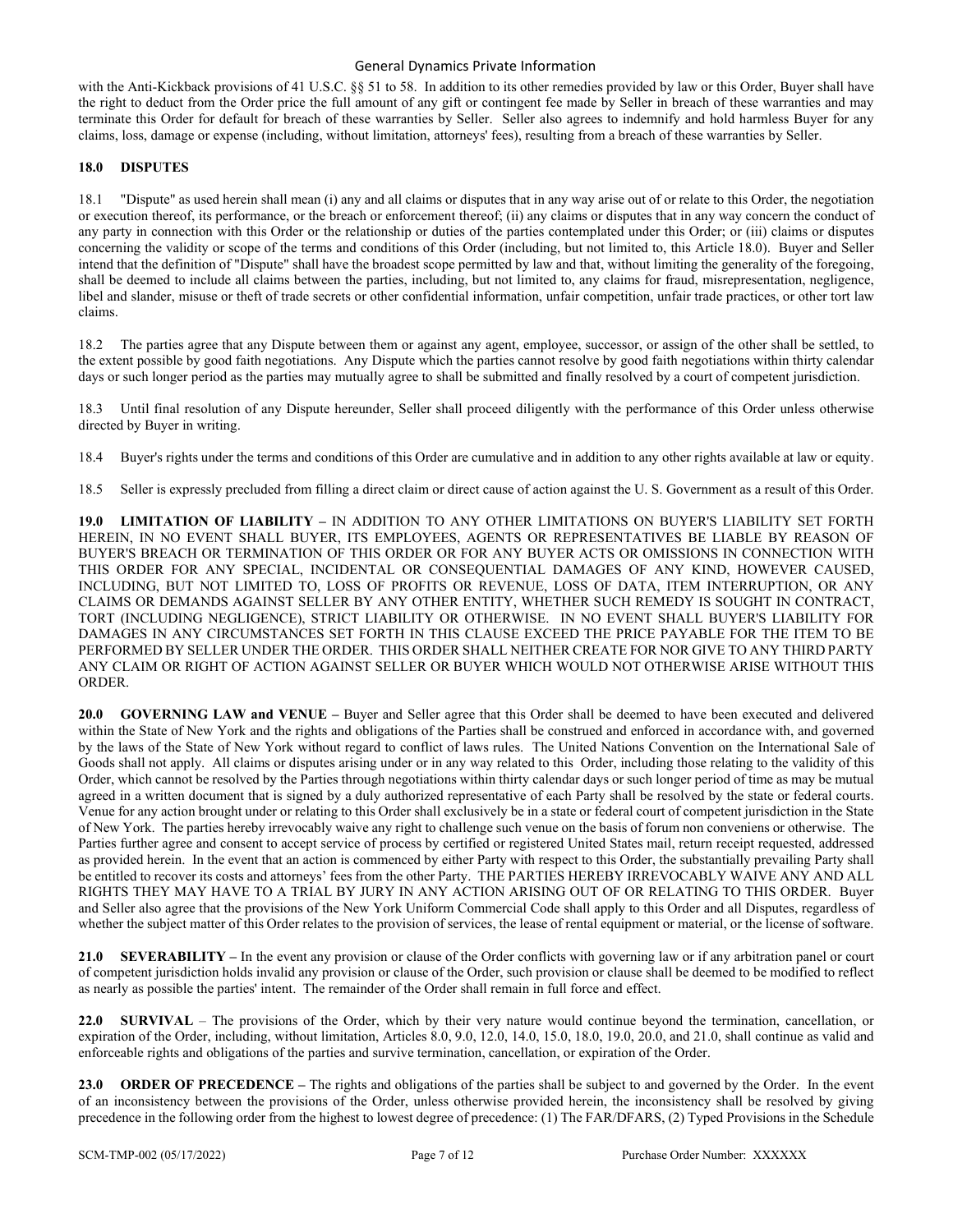of this Order; (3) Special Provisions or Terms and Conditions, if any; (4) General Terms and Conditions of Purchase; (5) Government Contract Provisions, if any; (6) Specifications, drawings, statement of work, or other attachments or documents incorporated by reference.

**24.0 PRICE –** The prices set forth in this Order cover all Items delivered or performed by Seller to satisfy the requirements of this Order. Buyer will not be liable for extra charges of any kind unless specifically agreed to in writing by Buyer.

**25.0 TAXES –** The prices in this Order include, and Seller shall pay, all taxes, impositions, charges and exactions imposed on or measured by this Order, except for applicable sales and use taxes that are separately stated on Seller's invoice. Prices shall not include any taxes, impositions, charges or exactions for which Buyer has furnished a valid exemption certificate or other evidence of exemption.

## **26.0 PAYMENT**

26.1 Certificate of Compliance: A signed certificate of compliance, signed by an authorized representative of Seller's Quality Department, must be submitted with each invoice certifying that the Item(s) delivered is of the quality specified and conforms in all respects with the Order requirements.

26.2 Payment: Payment of each properly submitted invoice shall be made by Buyer within sixty calendar days following receipt of each invoice, provided however, that the Buyer may withhold an appropriate portion of the payment until any disputed Items are resolved and/or defects in the Item are corrected. Payment by Buyer shall be deemed to have been made for the purpose of meeting the sixty calendar day requirement on the date Buyer deposited the payment in the mail or made the electronic funds payment. Final payment shall not release Seller from any warranty and indemnification provisions contained in this Order.

26.3 Records: Seller shall maintain, for a period of two (2) years following the expiration or termination of this Order, accurate records of all matters that relate to its performance of the Item, including, without limitation, all records and backup associated with invoices that have been submitted to Buyer, and shall make such records available to Buyer and its representatives for audit and inspection.

**27.0 INDEPENDENT CONTRACTOR –** It is the intention of Buyer and Seller that for all purposes Seller is and shall be an independent contractor and the sole employer and/or principal of any and all persons assigned by Seller to provide services under this Order. Seller is obligated to perform all requirements of an employer under federal, state, and local laws and ordinances (or foreign law, if applicable). Such compliance shall include, but not be limited to, laws regarding minimum wages, social security, unemployment insurance, federal and state income taxes and workers' compensation insurance. Seller, not Buyer, is the "common law employer" within the meaning of Treas. Reg. § 31.3401(c)-1(c)) of employees of all persons assigned by Seller to provide services under this Agreement. Under no circumstances shall Seller or its employees or agents be construed to be employees, representatives, or agents of Buyer for any purpose, including but not limited to record keeping obligations under state or federal OSHA and Worker's Compensation Laws. Seller's employees and agents shall not be entitled to participate in the profit sharing, pension, or other plans established for the benefit of Buyer's employees. If required by federal or state law, Seller agrees to comply with the Family and Medical Leave Act ("FMLA") for its employees and agrees that with regard to such employees, it is the primary employer as defined by the FMLA regulations.

**28.0 SUSPENSION/STOP WORK** – Buyer may at any time by written order to Seller require the Seller to stop all, or any part of the effort called for by this Order for a period of up to 100 days. After receipt of Buyer's notice, Seller shall stop work in accord with the terms thereof, taking all reasonable steps to minimize the incurrence of costs allocable to the Item covered by the Order during the period of work stoppage. Within said 100-day period, or a longer period if agreed to by the parties in writing, Buyer shall either terminate the Order under Article 7.0 or cancel the stop work order by written direction to Seller to continue the work.

# **29.0 FORCE MAJEURE**

29.1 Neither Party shall be liable for any excess costs or other damages if the failure to perform arises out of causes beyond the reasonable control and without the fault or negligence of the party alleging an event of Force Majeure. Force Majeure causes may include, but are not limited to (a) acts of God or of the public enemy, (b) war (whether an actual declaration thereof or not), (c) acts of terrorism or threats thereof, (d) acts of the U. S. Government in either its sovereign or contractual capacity, (e) sabotage, (f) insurrection, (g) riot or other act of civil disobedience, (h) atmospheric disturbances, (i) fires, (j) floods, (k) plagues or epidemics, (l) quarantine restrictions, (m) labor disputes or strikes, (n) failure or delay in transportation due to transportation workers strike or freight embargoes, (o) worldwide parts shortage(s) or rationing allocations, (p) shortage of labor, fuel, raw material or machinery, or (q) violent storms or unusually severe weather. In each instance, the failure to perform must be beyond the control and without the fault or negligence of the party. For delays in delivery of an Item, Seller must make best efforts to avoid or reduce the effects of a Force Majeure event and in no instance may Seller reprioritize deliveries among its customers in breach of Section 4.4.2. Seller shall notify Buyer in writing within ten calendar days after it becomes aware of any such cause. If the original delivery schedule is overcome by the Force Majeure event then the Parties agree to negotiate in good faith a revised delivery schedule.

29.2 Should either Party be unable to fulfill a material part of its obligations under an Order for a period in excess of sixty calendar days due to circumstances beyond its reasonable control as described above, the other Party may at its sole discretion terminate the Order by written notice. Upon either resolution of the Force Majeure event or termination as described, the Parties shall proceed in good faith to negotiate a termination settlement proposal covering the performance of the Order performed prior to the effective date of the termination.

**30.0 SUBSTITUTION –** Seller agrees not to substitute materials or other components of an Item without written consent by Buyer.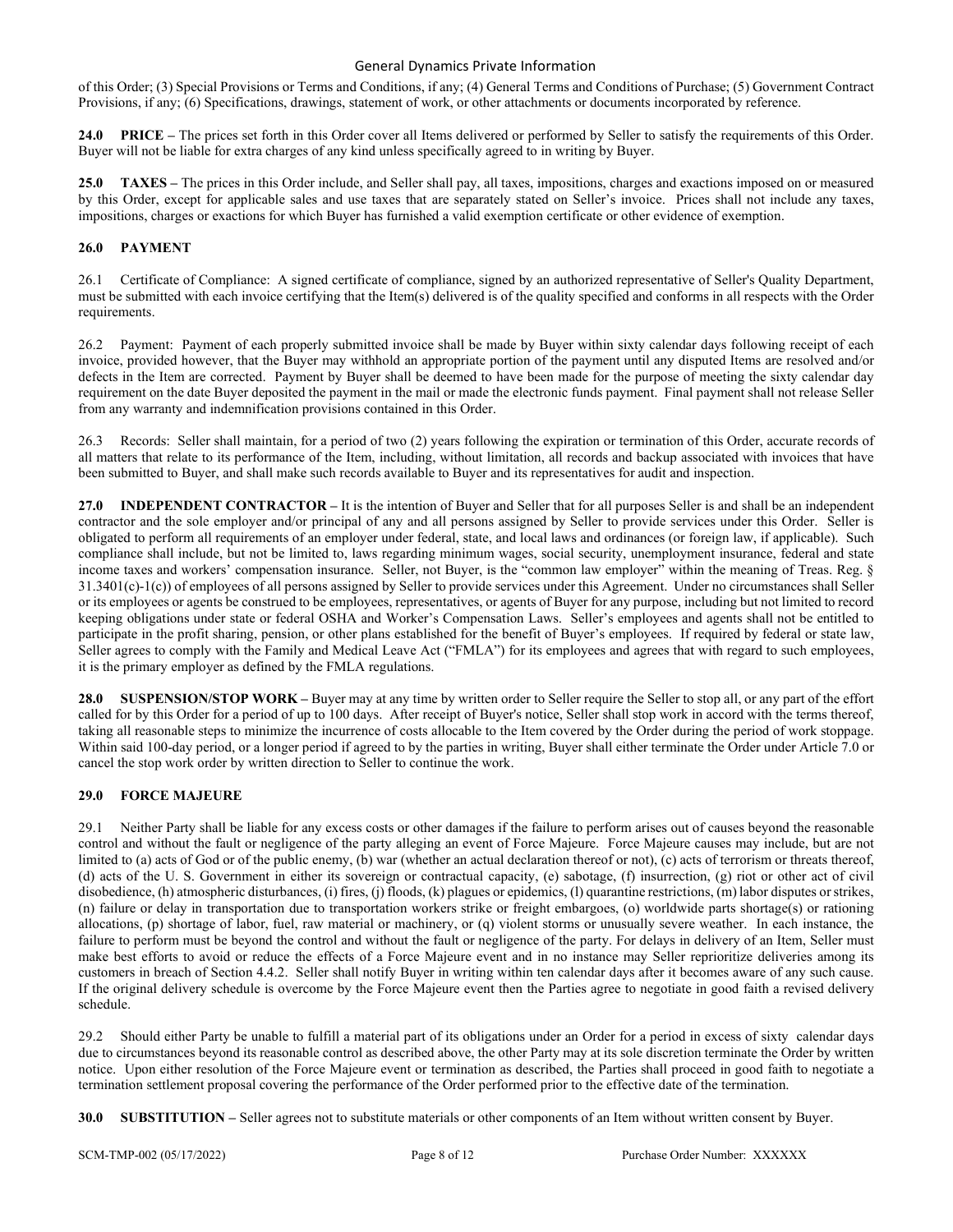**31.0 CERTIFICATION OF AUTHENTICITY AND TRACEABILITY -** Seller certifies to Buyer that all material furnished under this purchase order is genuine, new and unused. Seller certifies that all material is traceable to the point of manufacture and that complete material pedigree is known and can be furnished to Buyer upon request. Seller will have a documented procedure that defines the method for controlling records that are created by and /or retained by Seller. The Seller shall notify Buyer thirty calendar days prior to the destruction or disposal of records associated with this order.

# **32.0 COUNTERFEIT PARTS PREVENTION**

#### 32.1 DEFINITIONS

32.1.1 Authentic shall mean (1) genuine; (2) purchased from the Original Equipment Manufacturer ("OEM"), Original Component Manufacturer ("OCM") or through the OEM's/OCM's authorized dealers; and (3) manufactured by, or at the behest and to the standards of, the manufacturer that has lawfully applied its name and trademark for that model/version of the material.

32.1.2 Authorized Dealer — A dealer or distributor that purchases directly from the OEM or OCM and is authorized or franchised by the OEM or OCM to sell or distribute the OEM's/OCM's Items.

32.1.3 Counterfeit Part — A part that is an unauthorized copy or substitute that has been identified, marked, and/or altered by a source other than the item's legally authorized source and has been misrepresented to be an authorized part of the legally authorized source. This definition includes used parts represented as new parts.

32.1.4 Original Component Manufacturer (OCM), Original Equipment Manufacturer (OEM) — An organization that designs and/or engineers a part or equipment and is pursuing or has obtained the intellectual property rights to that part or equipment.

32.1.5 Non-Franchised Source — Any source that is not authorized by the OEM or OCM to sell its product lines. Non-franchised sources may also be referred to as brokers or independent distributors.

 $32.1.6$  Suspect Counterfeit Part  $-A$  part that Buyer becomes aware, or has reason to suspect, meets the definition of "counterfeit part", as defined above. For purposes of this document, the terms "counterfeit part" and "suspect counterfeit part" will be used interchangeably. If any individual part from a lot is determined to be counterfeit or suspect counterfeit, the entire lot of parts will be considered to be suspect counterfeit.

#### 32.2 TERMS AND CONDITIONS

32.2.1 Seller represents and warrants that only new and authentic materials (including embedded software and firmware) are used in Items required to be delivered to Buyer and that the Items delivered contains no Counterfeit Parts. No material, part, or component other than a new and authentic part is to be used unless approved in advance in writing by Buyer. To further mitigate the possibility of the inadvertent use of Counterfeit Parts, Seller shall only purchase authentic parts/components directly from the Original Equipment Manufacturers ("OEMs"), Original Component Manufacturers ("OCMs") or through the OEM's/OCM's authorized dealers. Seller represents and warrants to Buyer] that all parts/components delivered under this Order are traceable back to the OEM/OCM. SELLER must maintain and make available to Buyer at Buyer's request, within 10 business days, OEM/OCM documentation that authenticates traceability of the parts/components to the applicable OEM/OCM. Purchase of parts/components from Non-Franchised Sources is not authorized unless first approved in writing by Buyer. Seller must present complete and compelling support for its request and include in its request all actions to ensure the parts/components thus procured are legitimate parts. Buyer's approval of Seller request(s) does not relieve Seller's responsibility to comply with all Order requirements, including the representations and warranties in this Section 32.2.

32.2.2 Seller shall maintain a documented system (policy, procedure, or other documented approach) that provides for prior notification and Buyer's approval before parts/components are procured from sources other than OEMs/OCMs or the OEM's/OCM's authorized dealers. Seller shall provide copies of such documentation for its system for Buyer's inspection upon Buyer's request.

32.2.3 Seller must maintain a counterfeit detection process that complies with SAE standard AS5553, Counterfeit Electronic Parts, Avoidance, Detection, Mitigation, and Disposition.

32.2.4 If it is determined that counterfeit parts or suspect counterfeit parts were delivered to Buyer by Seller, the suspect counterfeit parts will not be returned to the supplier. Buyer reserves the right to quarantine any and all suspect counterfeit parts it receives and to notify the Government Industry Data Exchange Program (GIDEP) and other relevant government agencies. Seller shall promptly reimburse Buyer for the full cost of the suspect counterfeit parts and Seller assumes responsibility and liability for all costs associated with the delivery of suspect counterfeit parts, including, but not limited to, costs for identification, testing, and any corrective action required to remove and replace the suspect counterfeit parts. The remedies in this Article 32.0 shall apply regardless of whether the warranty period or guarantee period has ended, and are in addition to any remedies available at law or in equity.

32.2.5 If the procurement of materials under this Order is pursuant to, or in support of, a contract, subcontract, or task order for delivery of Items to the Government, the making of a materially false, fictitious, or fraudulent statement, representation or claim or the falsification or concealment of a material fact in connection with this Order may be punishable, as a Federal felony, by up to five years' imprisonment and/or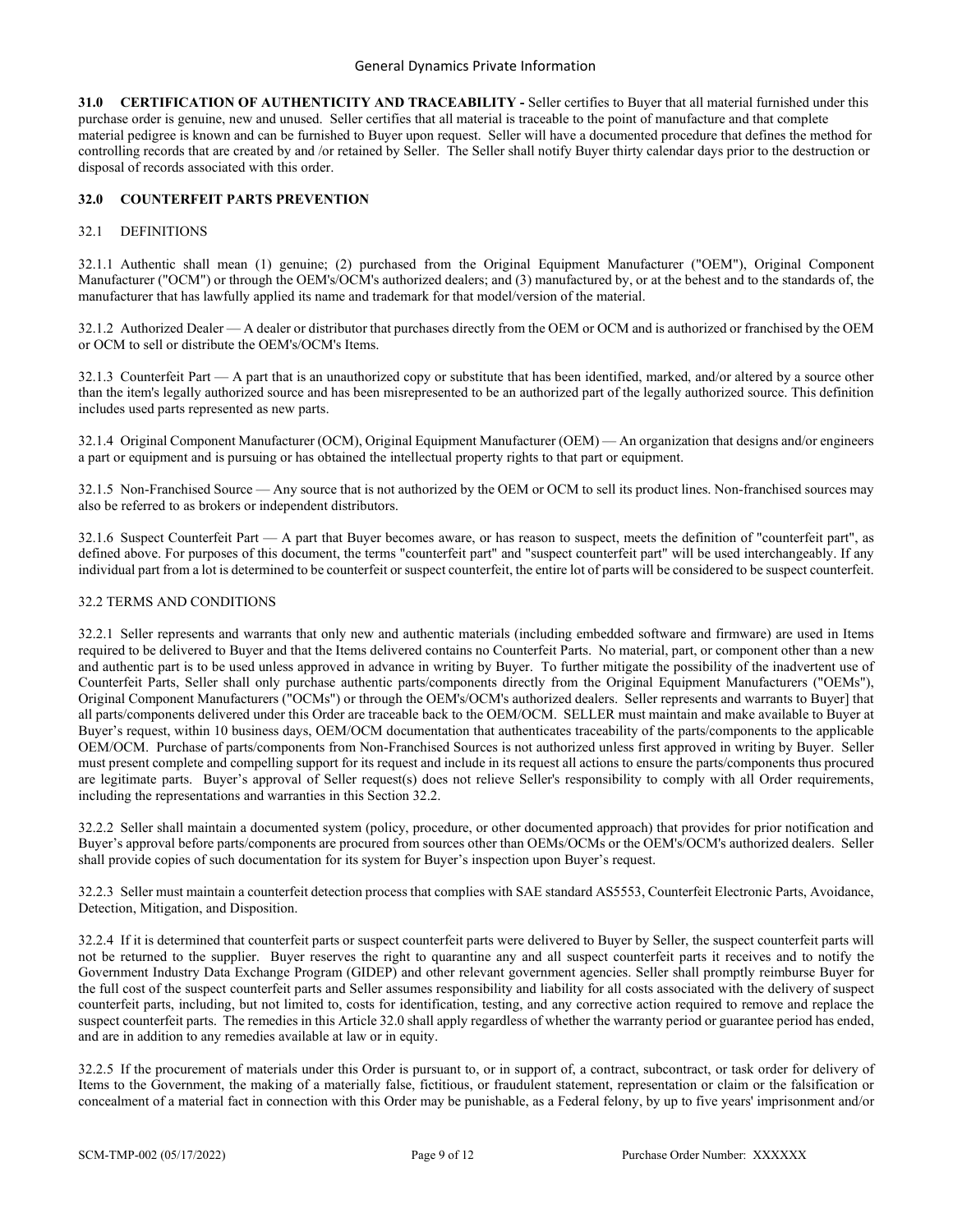substantial monetary fines. In addition, trafficking in counterfeit Items, to include military Items, constitutes a Federal felony offense, punishable by up to life imprisonment and a fine of fifteen million dollars.

32.2.6 Seller shall flow the requirements of this Article 32.0 ("COUNTERFEIT' PARTS PREVENTION") to its subcontractors and suppliers at any tier for the performance of this Order.

## **33.0 CONFLICT MINERALS**

33.1 Seller represents that, regardless of whether Seller is publicly traded or not, Seller does not procure Conflict Minerals from Covered Countries, as those terms are defined by and consistent with the Securities and Exchange Commission's final rule on Conflict Minerals, 17 CFR Parts 240 and 249(b), promulgated pursuant to Section 1502 of the Dodd-Frank Wall Street Reform and Consumer Protection Act. (the "Rule").

33.2 Seller represents and warrants that all Items that will be delivered to General Dynamics by Seller under this Order are Democratic Republic of the Congo (DRC) Conflict Free, as defined by and consistent with the Rule, including "Adjoining Countries." "Adjoining Countries" are Angola, Burundi, Central African Republic, the Republic of Congo, Rwanda, South Sudan, Tanzania, Uganda, and Zambia.

33.3 Seller agrees that, if required by the Rule, it has made, and will continue to make, good faith inquiries reasonably designed to determine whether any Conflict Mineral that is included in any product delivered to General Dynamics pursuant to this Order originated in the DRC or an Adjoining Country, or is from Recycled or Scrap Sources, as defined in the Rule. Seller further agrees that, if required by the Rule, it has performed, and will continue to perform, due diligence on the source and chain of custody of any Conflict Mineral that is included in any product delivered to General Dynamics pursuant to this Order, and that such due diligence conforms to a nationally or internationally recognized due diligence framework, if such a framework is available for the Conflict Mineral. Seller agrees that all inquiries and diligence performed shall be consistent with the requirements of the Rule.

33.4 Seller agrees that it shall require its own subcontractors and suppliers (at any tier in the supply chain for a product delivered to General Dynamics under this Order) to furnish information to Seller necessary to support Seller's obligations under this Article 33.0.

33.5 Seller will maintain records reviewable by General Dynamics to support its certifications above.

33.6 Seller acknowledges that General Dynamics may utilize and disclose Conflict Minerals information provided by Seller in order to satisfy its disclosure obligations under the Rule.

33.7 If General Dynamics determines that any certification made by Seller under this Article 33.0 is inaccurate or incomplete in any respect, then General Dynamics may terminate this Order pursuant to the provision per Section 7.1 "TERMINATION FOR CAUSE" above.

**34.0 SELLER NOTICE OF DISCREPANCIES –** Seller shall immediately notify Buyer in writing when discrepancies in Seller's process, materials, or approved inspection/quality control system are discovered or suspected which may materially affect the Items delivered or to be delivered under this Order.

**35.0 DISCONTINUANCE OF MANUFACTURE –** Should Seller decide to discontinue manufacture of the Items purchased by Buyer under this Order, Seller: (1) shall provide written notice to Buyer of the intended supply discontinuance; and (2) shall provide Buyer a minimum of twelve months from the written notification date to allow Buyer to place final "lifetime buy" purchase orders for the Items at a unit price to be negotiated, but in no event higher than the unit price provided in this Order. In the event one or more "lifetime buy" purchase orders are made during such twelve month period, Seller shall deliver the purchased Items to Buyer no later than six months after the end of the "lifetime buy" period. Seller' obligations under this clause shall extend for two years beyond the effective date of this Order irrespective of whether the Order is completed/terminated within the two year period.

**36.0 HEADINGS -** The headings used in this Order are inserted for the convenience of the parties and shall not define, limit, or describe the scope or the intent of the provisions of this Order.

## **37.0 FEDERAL ACQUISITION REGULATION (FAR) / DEPARTMENT OF DEFENSE FEDERAL ACQUISITION REGULATION SUPPLEMENT CLAUSES**

(a) The following clauses are incorporated herein by reference:

## *SELLER SHALL INCLUDE IN EACH LOWER-TIER SUBCONTRACT THE APPROPRIATE FLOW DOWN CLAUSES AS REQUIRED BY THE FAR AND DFARS. THE MOST CURRENT VERSIONS OF THE FOLLOWING CLAUSES APPLY UNLESS OTHERWISE STATED.*

FAR/DFARS Clauses - Applicable to Solicitation Only

- 52.222-56 Certification Regarding Trafficking in Persons Compliance Plan (Applicable if at least \$500,000 of the value of the Subcontract will be performed outside the United States; and the acquisition is not entirely for commercially available off-the-shelf items). 252.204-7008 Compliance with Safeguarding Covered Defense Information Controls
- 252.225-7003 Report of Intended Performance Outside the United States and Canada Submission with Offer.

252.239-7009 Representation of Use of Cloud Computing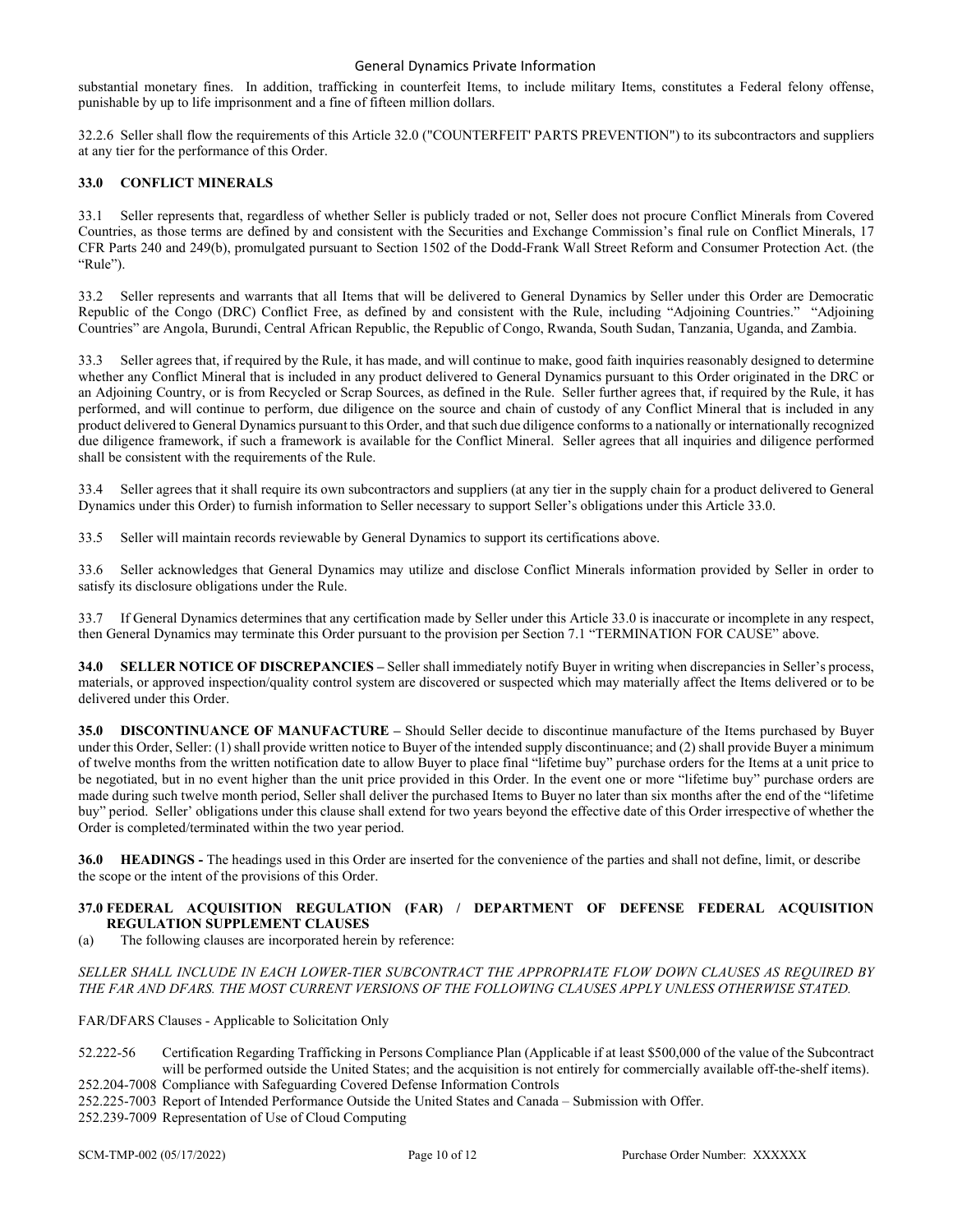#### **FAR/DFARS Clauses Applicable to This Order Irrespective of the Amount of the Order (Exceptions as noted).**

- 52.203-11 Certification and Disclosure Regarding Payments to Influence Certain Federal Transactions. (If the contract exceeds \$150,000) 52.203-12 Limitation on Payments to Influence Certain Federal Transactions. (If the contract exceeds \$150,000) 52.203-13 Contractor Code of Business Ethics and Conduct (if this contract exceeds \$5.000.000 and the perform 52.203-13 Contractor Code of Business Ethics and Conduct (if this contract exceeds \$5,000,000 and the performance period is 120 days or more. All disclosures of violation of the civil False Claims Act or of the Federal criminal law shall be directed to the agency Office of the Inspector General, with a copy to the Contracting Officer.) 52.203-15 Whistleblower Protections under the American Recovery and Reinvestment Act of 2009 if the Order is funded under the Recovery Act 52.203-19 Prohibition on Requiring Certain Internal Confidentiality Agreements or Statements 52.204-10 Reporting Executive Compensation and First-Tier Subcontract Awards (If the order exceeds \$30,000)<br>52.204-21 Basic Safeguarding of Covered Contractor Information Systems Basic Safeguarding of Covered Contractor Information Systems 52.204-23 Prohibition on Contracting for Hardware, Software, and Services Developed or Provided by Kaspersky Lab and Other Covered Entities (Jul 2018) 52.204-24 Representation Regarding Certain Telecommunications and Video Surveillance Services or Equipment 52.204-25 Prohibition on Contracting for Certain Telecommunications and Video Surveillance Services or Equipment<br>52.219-8 Utilization of Small Business Concerns (If the Order exceeds \$150.000. Service contracts are exclude Utilization of Small Business Concerns (If the Order exceeds \$150,000. Service contracts are excluded.) 52.222-17 Nondisplacement of Qualified Workers (applies to Services Order only) 52.222-21 Prohibition of Segregated Facilities 52.222-26 Equal Opportunity 52.222-35 Equal Opportunity for Veterans (if the Order exceeds \$150,000) 52.222-36 Affirmative Action for Workers with Disabilities (if the Order exceeds \$15,000) 52.222-37 Employment Reports on Veterans (if FAR 52.222-35 applies)<br>52.222-40 Notification of Employee Rights under the National Labor Rel 52.222-40 Notification of Employee Rights under the National Labor Relations Act (Applies if this Order exceeds \$10,000)<br>52.222-41 Service Contract Labor Standards (if subject to the Labor Standards and the Order exceeds \$ 52.222-41 Service Contract Labor Standards (if subject to the Labor Standards and the Order exceeds \$2,500)<br>52.222-50 Combating Trafficking in Persons 52.222-50 Combating Trafficking in Persons<br>52.222-51 Exemption from Application of th Exemption from Application of the Service Contract Labor Standards to Contracts for Maintenance, Calibration, or Repair of Certain Equipment-Requirements 52.222-53 Exemption from Application of the Service Contract Labor Standards to Contracts for Certain Services-Requirements 52.222-54 Employment Eligibility Verification (if contract exceeds \$3,500) (Does not apply to COTS Items) 52.222-55 Minimum Wages Under Executive Order 13658 (Applicable if FAR 52.222-41 applies and the work will be performed, in whole or in part, in the United States) [52.222-62](https://www.acquisition.gov/content/52222-62-paid-sick-leave-under-executive-order-13706#i52_222_62) Paid Sick Leave Under Executive Order 13706 (Jan 2017) 52.223-18 Encouraging Contractor Policies to Ban Text Messaging While Driving
- 52.224-3 Privacy Training<br>52.225-8 Dutv-Free Entry
- 52.225-8 Duty-Free Entry<br>52.232-40 Providing Accele Providing Accelerated Payments to Small Business Subcontractors (Applies if SELLER is a small business concern. This clause does not apply if General Dynamics does not receive accelerated payments under the prime contract. Not all agencies provide accelerated payments.)
- 52.247-64 Preference for Privately Owned U. S. Flag Commercial Vessels, (Applies only if ocean transport maybe involved.)

## **DFARS**

- 252.203-7995 Prohibition on Contracting with Entities that Require Certain Internal Confidentiality Agreements –(DEVIATION 2017-O0001) (NOV 2016)
- 252.204-7004 Antiterrorism Awareness Training for Contractors
- 252.204-7009 Limitations on the Use or Disclosure of Third-Party Contractor Reported Cyber Incident Information
- 252.204-7012 Safeguarding Covered Defense Information and Cyber Incident Reporting (Include this clause in subcontracts, or similar contractual instruments, for operationally critical support, or for which subcontract performance will involve a covered contractor information system, including subcontracts for commercial products and commercial services, without alteration, except to identify the parties. The Seller shall rapidly report cyber incidents directly to DoD at http://dibnet.dod.mil and the Buyer. The Seller shall provide the Buyer with the incident report number, automatically assigned by DoD, as soon as practicable.) In addition to the foregoing, in the event that Seller experiences a cyber incident it shall provide Buyer with a written status report, no less than monthly, detailing the remediation of the incident until such incident has been fully rectified.
- 252.204-7015 Notice of Authorized Disclosure of Information for Litigation Support 252.204-7016 Covered Defense Telecommunications Equipment or Services—Representation
- 252.204-7017 Prohibition on the Acquisition of Covered Defense Telecommunications Equipment or Services—Representation
- 252.204-7018 Prohibition on the Acquisition of Covered Defense Telecommunications Equipment or Services. In the event the Seller identifies covered defense telecommunications equipment or services used as a substantial or essential component of any system, or as critical technology as part of any system, during contract performance, the Seller shall report at [https://dibnet.dod.mil](https://dibnet.dod.mil/) and the Buyer the information contained in  $(d)(2)$  of this clause within three business days